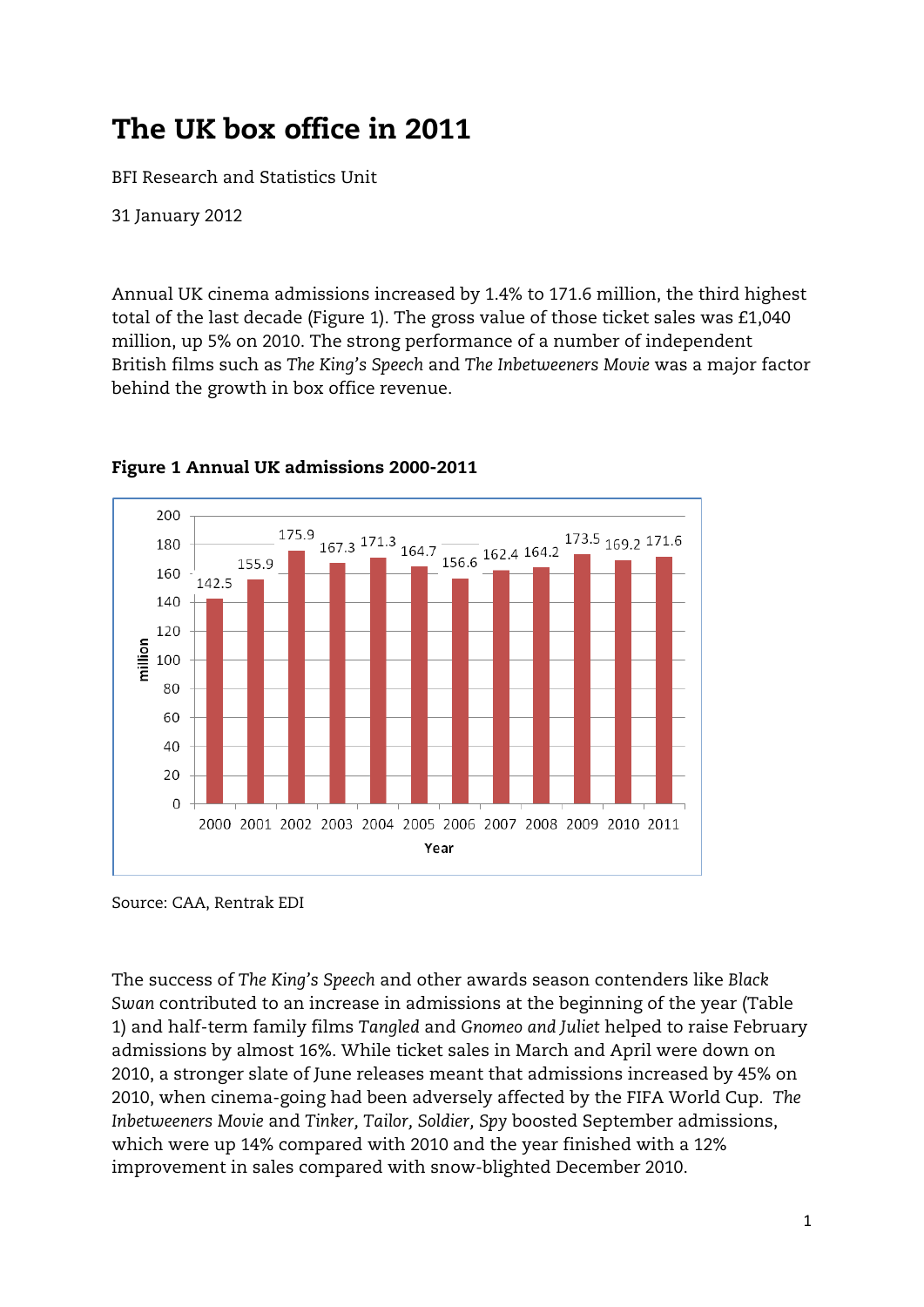|           | 2010 (million) | 2011 (million) | % change |  |
|-----------|----------------|----------------|----------|--|
|           |                |                | on 2010  |  |
| January   | 14.58          | 15.21          | $+4.3$   |  |
| February  | 14.89          | 17.25          | $+15.8$  |  |
| March     | 14.48          | 11.07          | $-23.6$  |  |
| April     | 14.66          | 11.16          | $-23.8$  |  |
| May       | 12.82          | 13.33          | $+4.0$   |  |
| June      | 8.72           | 12.68          | $+45.4$  |  |
| July      | 20.28          | 17.81          | $-12.2$  |  |
| August    | 20.22          | 21.41          | $+5.9$   |  |
| September | 10.08          | 11.49          | $+14.0$  |  |
| October   | 12.90          | 13.58          | $+5.2$   |  |
| November  | 13.45          | 12.94          | $-3.8$   |  |
| December  | 12.17          | 13.63          | $+12.0$  |  |
| Total     | 169.25         | 171.56         | $+1.4$   |  |

Table 1 Monthly cinema admissions 2010-2011

Source: CAA, Rentrak EDI

The highest grossing film of 2011, *Harry Potter and the Deathly Hallows Part 2* became the third highest grossing film of all time at the UK box office behind *Avatar* and *Toy Story 3* (Table 3). The final instalment of the eight-film Harry Potter saga topped the chart of the year with earnings of just over £73 million. Second and third place belonged to two independent British films, *The King's Speech* and *The Inbetweeners Movie*, each earning over £45 million to become the two highest grossing independent UK films since box office records began. Three other titles earned over £30 million – *Pirates of the Caribbean: On Stranger Tides*, *The Hangover 2* and *The Twilight Saga: Breaking Dawn Part 1*. Sequel *Sherlock Holmes: A Game of Shadows* and Aardman animation *Arthur Christmas* grossed over £20 million while *Bridesmaids* was one of the surprise hits of the year earning £23 million.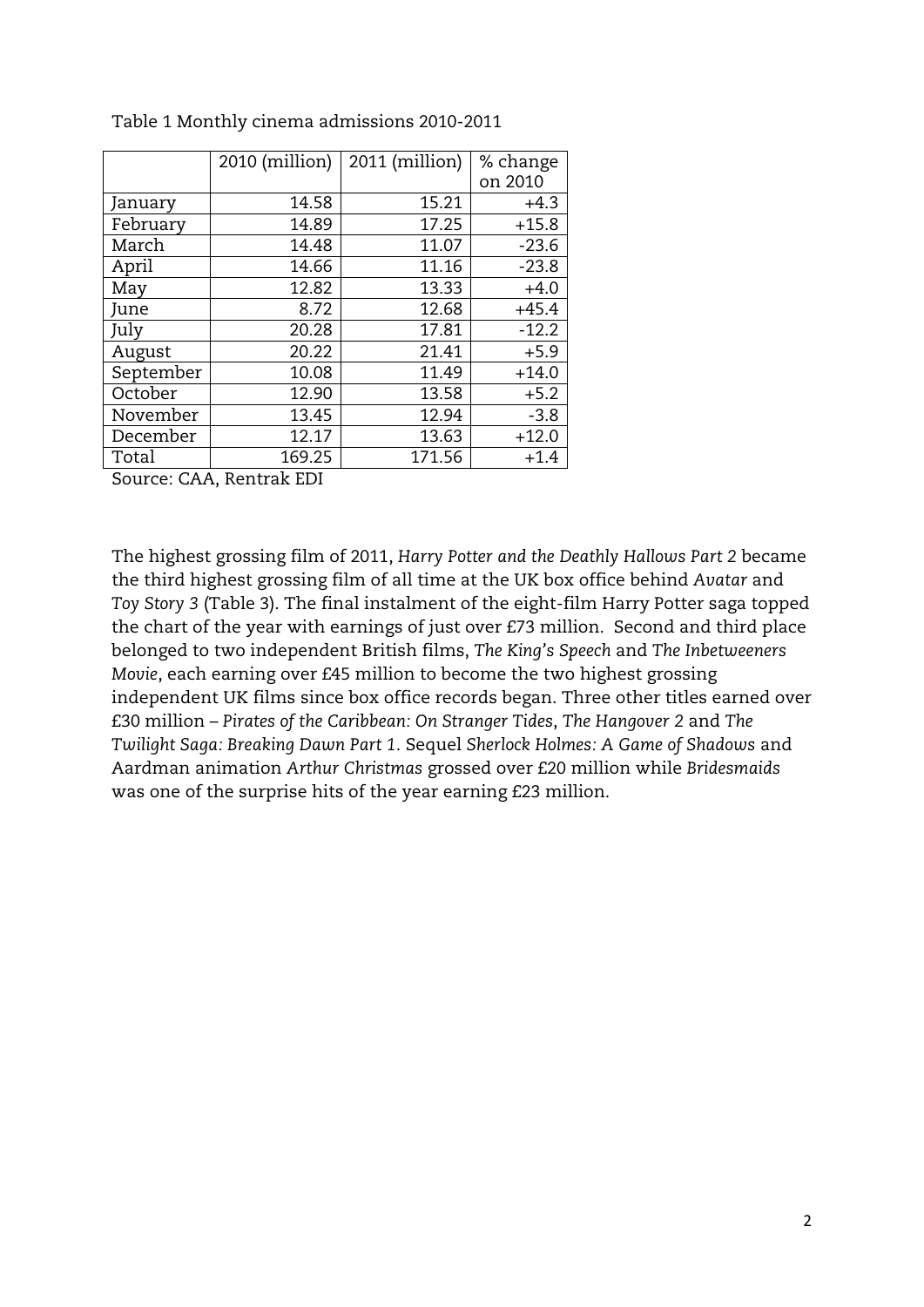Table 2 Top 20 films released in the UK and Republic of Ireland, 2011

|                | <b>Title</b>                                | <b>Country</b> | <b>Box office</b> | Distributor        |
|----------------|---------------------------------------------|----------------|-------------------|--------------------|
|                |                                             | of origin      | Gross             |                    |
|                |                                             |                | ( <b>Em</b> )     |                    |
|                |                                             |                |                   |                    |
| $\mathbf{1}$   | Harry Potter and the Deathly Hallows Part 2 | UK/USA         | 73.09             | Warner Bros        |
|                |                                             |                |                   |                    |
| $\overline{2}$ | The King's Speech                           | UK.            | 45.68             | Momentum           |
| 3              | The Inbetweeners Movie                      | <b>UK</b>      | 45.03             | Entertainment      |
| 4              | Pirates of the Caribbean: On Stranger Tides | UK/USA         | 32.92             | Walt Disney        |
| 5              | The Hangover 2                              | <b>USA</b>     | 32.83             | <b>Warner Bros</b> |
| 6              | The Twilight Saga: Breaking Dawn Part 1*    | <b>USA</b>     | 30.73             | eOne Films         |
| 7              | Transformers: Dark of the Moon              | <b>USA</b>     | 28.11             | Paramount          |
| 8              | Sherlock Holmes: A Game of Shadows*         | UK/USA         | 23.11             | <b>Warner Bros</b> |
| 9              | <b>Bridesmaids</b>                          | USA            | 23.02             | Universal Pictures |
| 10             | Arthur Christmas*                           | UK/USA         | 20.79             | Sony Pictures      |
| 11             | Rise of the Planet of the Apes              | <b>USA</b>     | 20.77             | 20th Century Fox   |
| 12             | Johnny English Reborn*                      | UK/USA         | 20.62             | Universal Pictures |
|                |                                             |                |                   |                    |
| 13             | Tangled                                     | <b>USA</b>     | 20.47             | Walt Disney        |
| 14             | Fast & Furious 5                            | <b>USA</b>     | 18.52             | Universal Pictures |
| 15             | The Smurfs                                  | <b>USA</b>     | 17.25             | Sony Pictures      |
| 16             | Kung Fu Panda 2                             | <b>USA</b>     | 16.87             | Paramount          |
| 17             | The Adventures of Tintin: Secret of the     | USA/NZ         | 16.20             | Paramount          |
|                | Unicorn <sup>*</sup>                        |                |                   |                    |
| 18             | <b>Black Swan</b>                           | <b>USA</b>     | 16.19             | 20th Century Fox   |
| 19             | Gnomeo & Juliet                             | UK/USA         | 15.82             | eOne Films         |
| 20             | Cars 2                                      | <b>USA</b>     | 15.62             | Walt Disney        |

Source: Rentrak EDI

Box office gross = cumulative gross up to 15 January 2012.

Films with an asterisk (\*) were still being exhibited on 15 January 2012.

UK and Republic of Ireland are a single "territory" for film distribution purposes.

It was a strong year for UK-produced films, with box office successes across a diverse range of genre (Table 2). This resulted in the highest market share (13.5%) for UK independent films since our records began (Table 3). The market share of US studio-backed UK films (films wholly or part-financed by US studios but featuring UK cast, crew, locations, facilities, post-production and often UK source material) was 22.7%.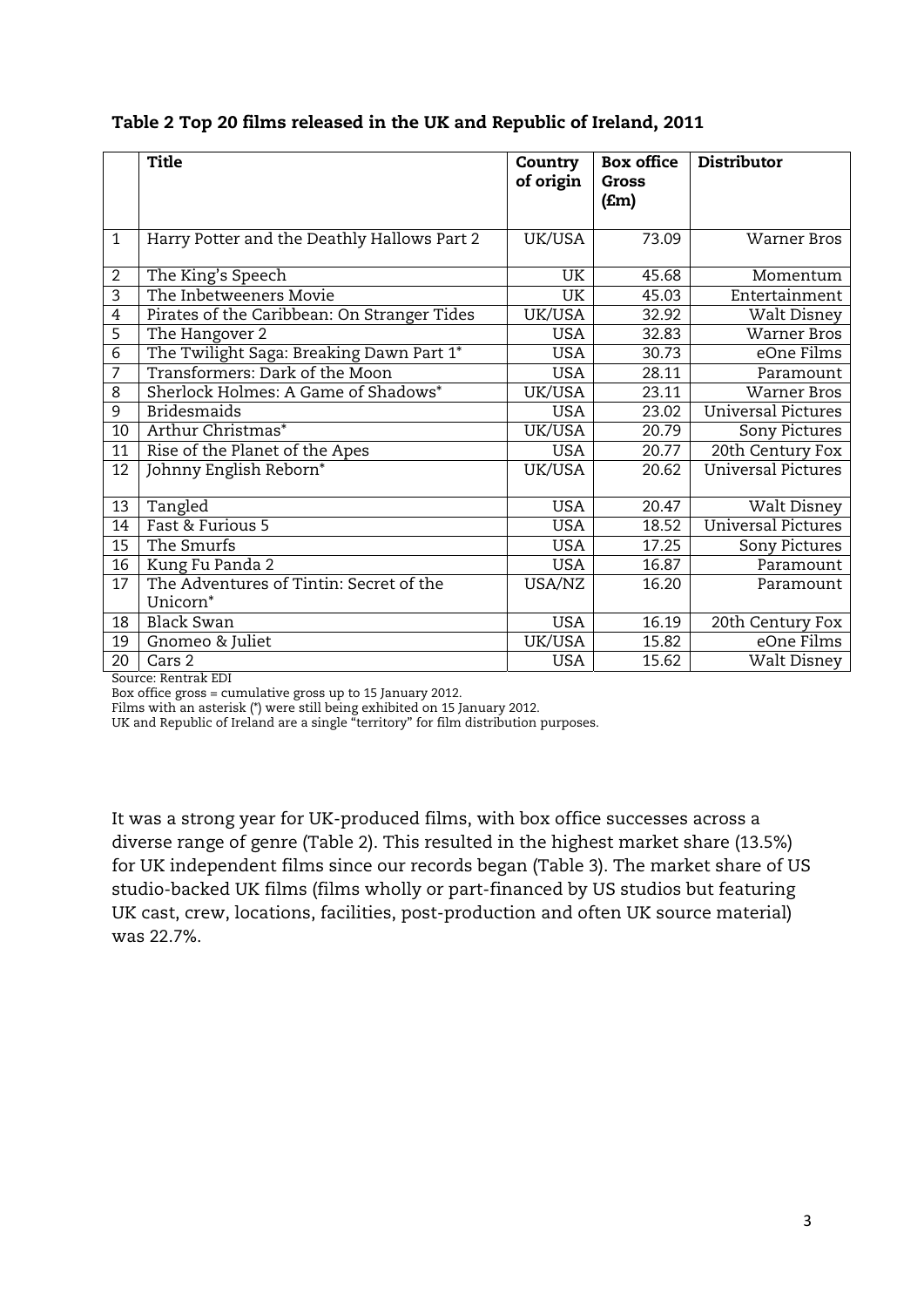|                 | <b>Title</b>                  | Country<br>of origin | <b>Box office</b><br>Gross<br>(£m) | <b>Distributor</b>        |
|-----------------|-------------------------------|----------------------|------------------------------------|---------------------------|
| $\mathbf{1}$    | The King's Speech             | UK                   | 45.68                              | Momentum                  |
| $\overline{2}$  | The Inbetweeners Movie        | UK                   | 45.03                              | Entertainment             |
| 3               | Tinker, Tailor, Soldier, Spy* | UK/Fra               | 14.14                              | Studiocanal               |
| 4               | Horrid Henry                  | UK                   | 6.62                               | Vertigo                   |
| 5               | Jane Eyre                     | UK                   | 5.07                               | <b>Universal Pictures</b> |
| $\overline{6}$  | The Three Musketeers          | UK/Fra/Ger           | 3.48                               | eOne Films                |
| 7               | My Week with Marilyn*         | UK/USA               | 3.05                               | Entertainment             |
| 8               | The Eagle                     | UK/USA               | 2.88                               | <b>Universal Pictures</b> |
| 9               | West is West                  | UK                   | 2.69                               | Icon                      |
| 10              | Attack the Block              | UK                   | 2.47                               | Studiocanal               |
| 11              | We Need to Talk About Kevin*  | UK/USA               | 2.19                               | Paramount                 |
| 12              | Anuvahood                     | UK                   | 2.08                               | Revolver                  |
| 13              | Chalet Girl                   | UK                   | 1.83                               | Paramount                 |
| 14              | Submarine                     | UK                   | 1.46                               | Studiocanal               |
| $\overline{15}$ | TT3D                          | UK                   | 1.26                               | Cinema NX                 |
| 16              | Brighton Rock                 | UK                   | 1.04                               | Studiocanal               |
| 17              | <b>NEDS</b>                   | UK/Fra/Ita           | 0.97                               | eOne Films                |
| 18              | Patiala House                 | UK/Ind               | 0.71                               | <b>B4U Network</b>        |
| 19              | The Awakening                 | UK                   | 0.66                               | Studiocanal               |
| 20              | <b>Blitz</b>                  | UK                   | 0.62                               | Lionsgate                 |

# Table 2 Top 20 independent UK films released in the UK and Republic of Ireland, 2011

Source: Rentrak EDI, BFI RSU analysis

Box office gross = cumulative gross up to 15 January 2012.

Films with an asterisk (\*) were still being exhibited on 15 January 2012.

UK and Republic of Ireland are a single "territory" for film distribution purposes.

## Table 3 Theatrical market share of UK films by studio and independent titles, 2001-2011

| Year                                                               | 2001 | 2002 | 2003 | 2004 | 2005 | 2006 | 2007 | 2008 | 2009 | 2010 | 2011 |
|--------------------------------------------------------------------|------|------|------|------|------|------|------|------|------|------|------|
| Market share of UK films<br>produced with US studio backing<br>(%) | 21.2 | 16.1 | 12.5 | 19.5 | 26.2 | 14.4 | 21.8 | 25.4 | 8.5  | 18.6 | 22.7 |
| Market share of UK independent<br>films $(\%)$                     | 3.8  |      | 3.4  | 3.9  | 6.9  | 4.7  | 6.8  |      | 8.2  | 5.4  | 13.5 |

Source: BFI

2011 market share calculation based on grosses up to and including 15 January 2012

The fluctuating pattern of UK market share is underlined in Figure 2 with the annual figure dependent on a small number of high-grossing titles. The average UK independent market share for the eleven-year period was 6% with a visible upward trend from the low of 3.4% in 2003.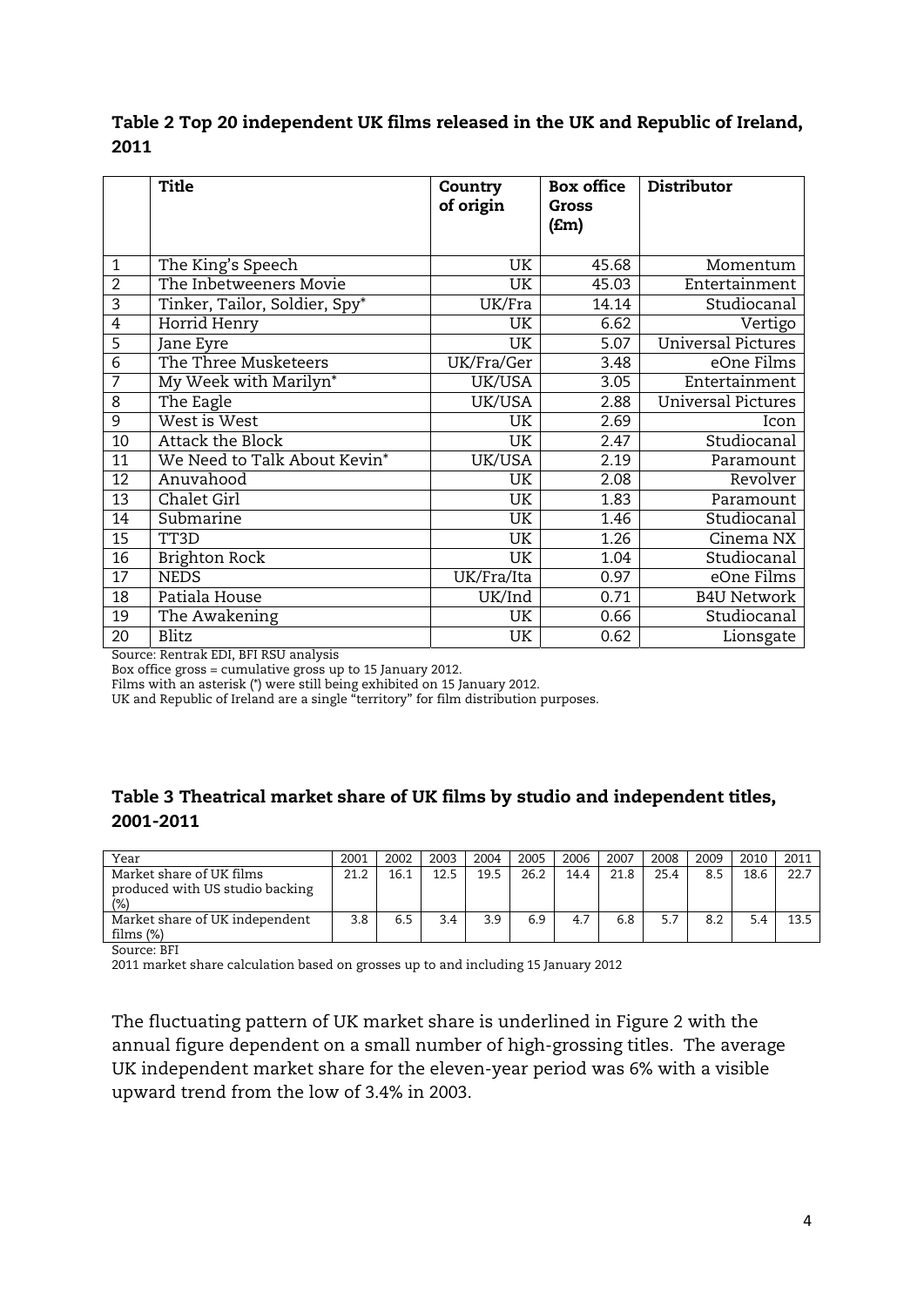

Figure 2 UK films' share of the UK theatrical market 2001-2011

Source: BFI

A total of 47 3D films were released in 2011, up from 28 in 2010 and 14 in 2009. The total gross from 3D screenings was £230.1m - a 20% market share, down from 24% in 2010. The top 3D release in 2011 was *Harry Potter and the Deathly Hallows Part 2*  which earned 48% of its total gross in 3D (Table 4).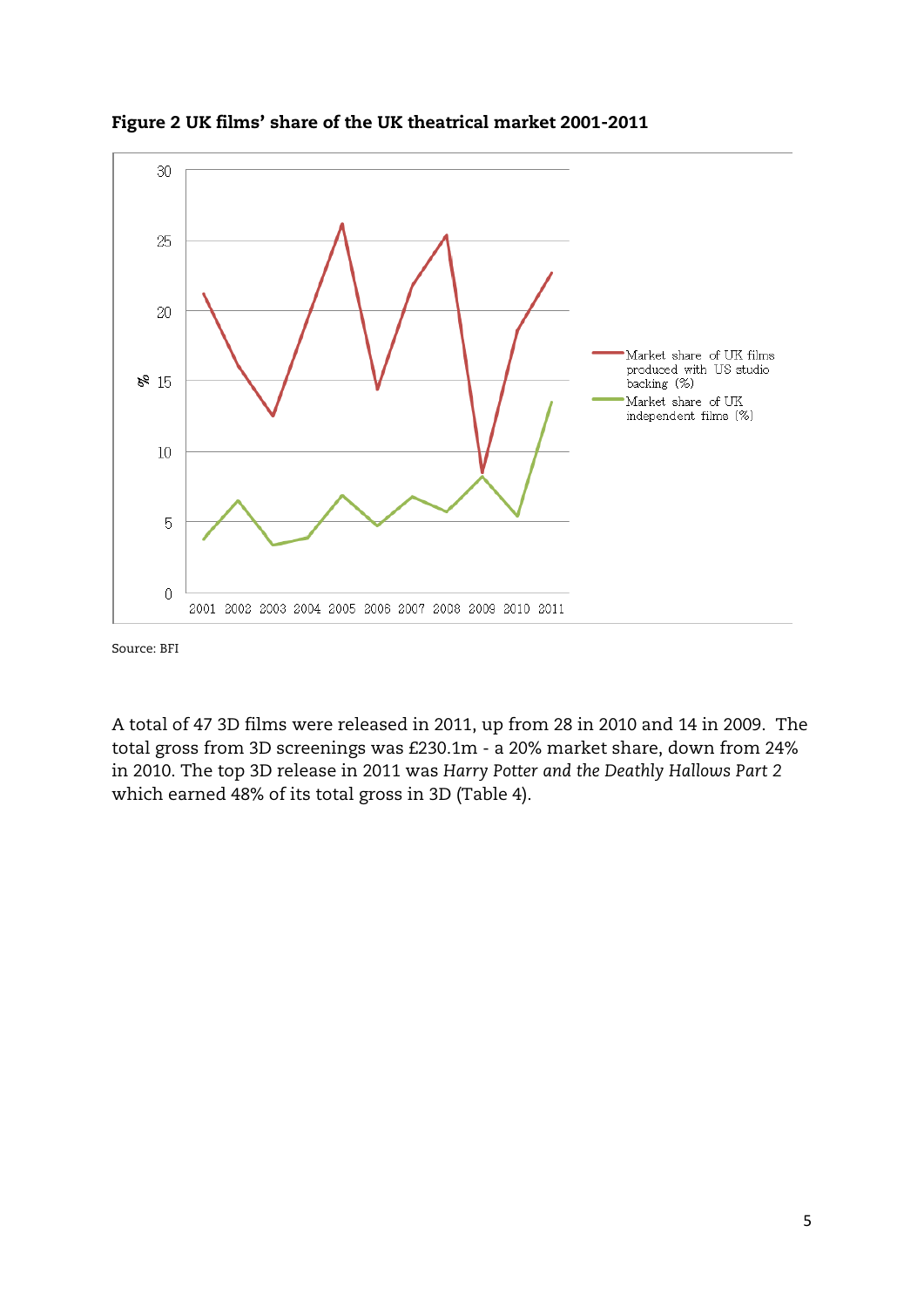## Table 4 Top 10 3D releases, 2011

|                |                              |          | Total | $3D$ as | <b>Number</b> |             |
|----------------|------------------------------|----------|-------|---------|---------------|-------------|
|                |                              | 3D gross | gross | $%$ of  | of 3D         |             |
|                | Title                        | (£m)     | f(m)  | gross   | sites         | Distributor |
|                | Harry Potter and the Deathly |          |       |         |               |             |
| $\mathbf{1}$   | <b>Hallows Part 2</b>        | 35.36    | 73.09 | 48      | 457           | Warner Bros |
|                | Transformers: Dark of the    |          |       |         |               |             |
| $\mathfrak{D}$ | Moon                         | 18.60    | 28.11 | 66      | 441           | Paramount   |
|                | Pirates of the Caribbean: On |          |       |         |               |             |
| 3              | <b>Stranger Tides</b>        | 18.42    | 32.92 | 56      | 440           | Walt Disney |
| 4              | Tangled                      | 11.36    | 20.47 | 55      | 387           | Walt Disney |
| 5              | The Lion King 3D             | 11.02    | 12.34 | 89      | 402           | Walt Disney |
|                | The Adventures of Tintin:    |          |       |         |               |             |
| 6              | Secret of the Unicorn        | 10.73    | 16.20 | 66      | 431           | Paramount   |
| 7              | Gnomeo & Juliet              | 9.71     | 15.82 | 61      | 379           | eOne Films  |
| 8              | Thor                         | 9.53     | 14.04 | 68      | 434           | Paramount   |
|                |                              |          |       |         |               | Sony        |
| 9              | Arthur Christmas*            | 9.39     | 20.79 | 45      | 396           | Pictures    |
| 10             | Kung Fu Panda 2              | 8.34     | 16.87 | 49      | 456           | Paramount   |

Source: Rentrak EDI

Box office gross = cumulative gross to 15 January 2012.

Films with an asterisk (\*) were still being exhibited on 15 January 2012.

Note: the 3D figures do not include IMAX screenings, although IMAX revenues contribute to the total gross.

#### Notes

- 1. Admissions data supplied by the Cinema Advertising Association/Rentrak EDI.
- 2. The value of the UK box office in 2011 (£1,040 million) refers to the gross value of UK ticket sales in the calendar year. Subsequent analysis of individual titles and market shares includes box office gross in the UK and Republic of Ireland up to and including 15 January 2012.
- 3. Gross box office data supplied by Rentrak EDI.
- 4. Country of origin is allocated by the BFI Research and Statistics Unit. For the purposes of this analysis, a UK film is one which is certified as such by the UK Secretary of State for Culture, Media and Sport under Schedule 1 of the Films Act 1985, via the Cultural Test, under one of the UK's official co-production agreements or the European Convention on Cinematographic Coproduction; a film which has not applied for certification but which is obviously British on the basis of its content, producers, finance and talent; or (in the case of a re-release) a film which met the official definition of a British film prevailing at the time it was made or was generally considered to be British at that time. Most UK films in the analysis (including the major UK/USA films) fall into the first group – films officially certified as British.

#### Pre-release Access

This release has been prepared according to the Code of Practice for Official Statistics published by the UK Statistics Authority (2009). Pre-release access has been granted to the following: